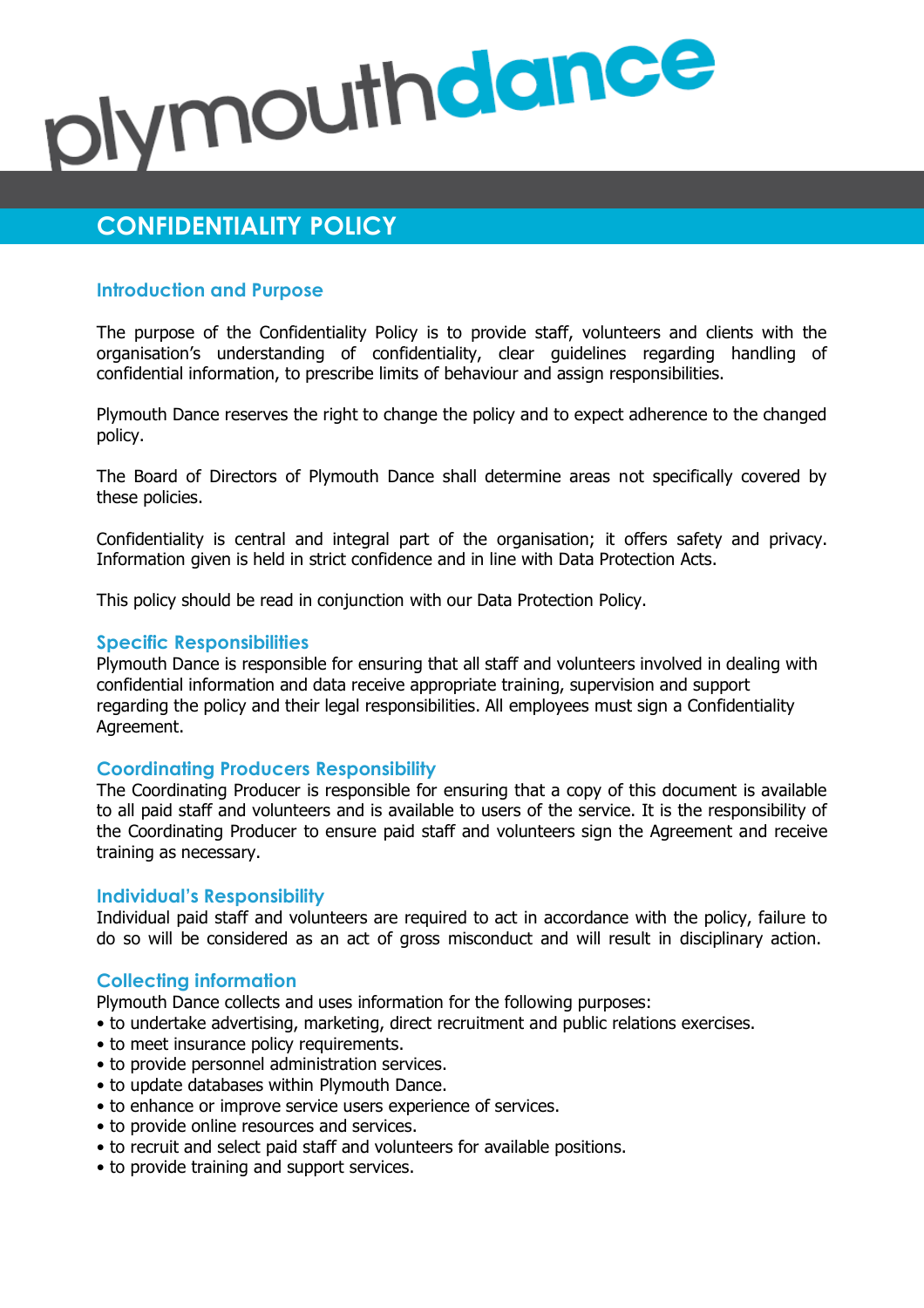# **Definition and principles of confidentiality**

#### All information that:-

a. is or has been obtained during, or in the course involvement, or has otherwise been acquired in trust due to involvement with the organisation,

b. relates particularly to the organisation's business, clients or that of other persons or bodies with whom we have dealings of any sort, and

c. has not been made public by, or without our authority, is confidential, and (save in the course of our business or as required by law) a paid member of staff/volunteer/service user shall not at any time, whether before or after the end of their involvement, disclose such information in any form to any person without our written consent.

Paid staff/volunteers are expected to exercise care to keep safe all documentary or other material containing confidential information, and at the time of end of an individual's involvement with the organisation, or at any other time upon demand, return to the organisation any such material in their possession.

Information held by the organisation and not independently available to a third party cannot be disclosed without the individual's written consent and permission from the Coordinating Producer.

# **Storage of information**

In the case of COVID-19 or any similar event where confidential documentation or data needs to be taken out of the Plymouth Dance office building, such data must be kept in a secure location and locked at all times with key/padlock. Similarly, if data is transferred onto personal devices it must be kept secure with password protection. The removal of any confidential documents/data from the Plymouth Dance office building must be approved by the Coordinating Producer.

# **Limits to Confidentiality**

In exceptional circumstances Plymouth Dance may need to break confidentiality if they believe there is a real intent of serious harm or danger to either their client or another individual. Such circumstances may pertain to issues relating to sexual abuse, rape, self-harm, suicidal ideation or criminal activity. In such cases, as far as is possible, a full explanation will be given regarding the necessary procedures that may need to be taken.

# **Data Protection Responsibilities**

In addition to the duty of care regarding Confidentiality outlined above, the Data Protection Acts imposes legal obligations on Plymouth Dance, its paid staff and volunteers.

Plymouth Dance takes seriously its responsibilities under the Data Protection Acts. The organisation is aware of and acts in accordance with the following eight Data Protection principles regarding information:

- 1. Obtain and process information fairly
- 2. Keep information only for one or more specified, explicit and lawful purposes
- 3. Use and disclose information only in ways compatible with these purposes
- 4. Keep information safe and secure
- 5. Keep information accurate, complete and up-to-date
- 6. Ensure information is adequate, relevant and not excessive
- 7. Retain the information for no longer than is necessary
- 8. Allow individual's access to their personal data, on request